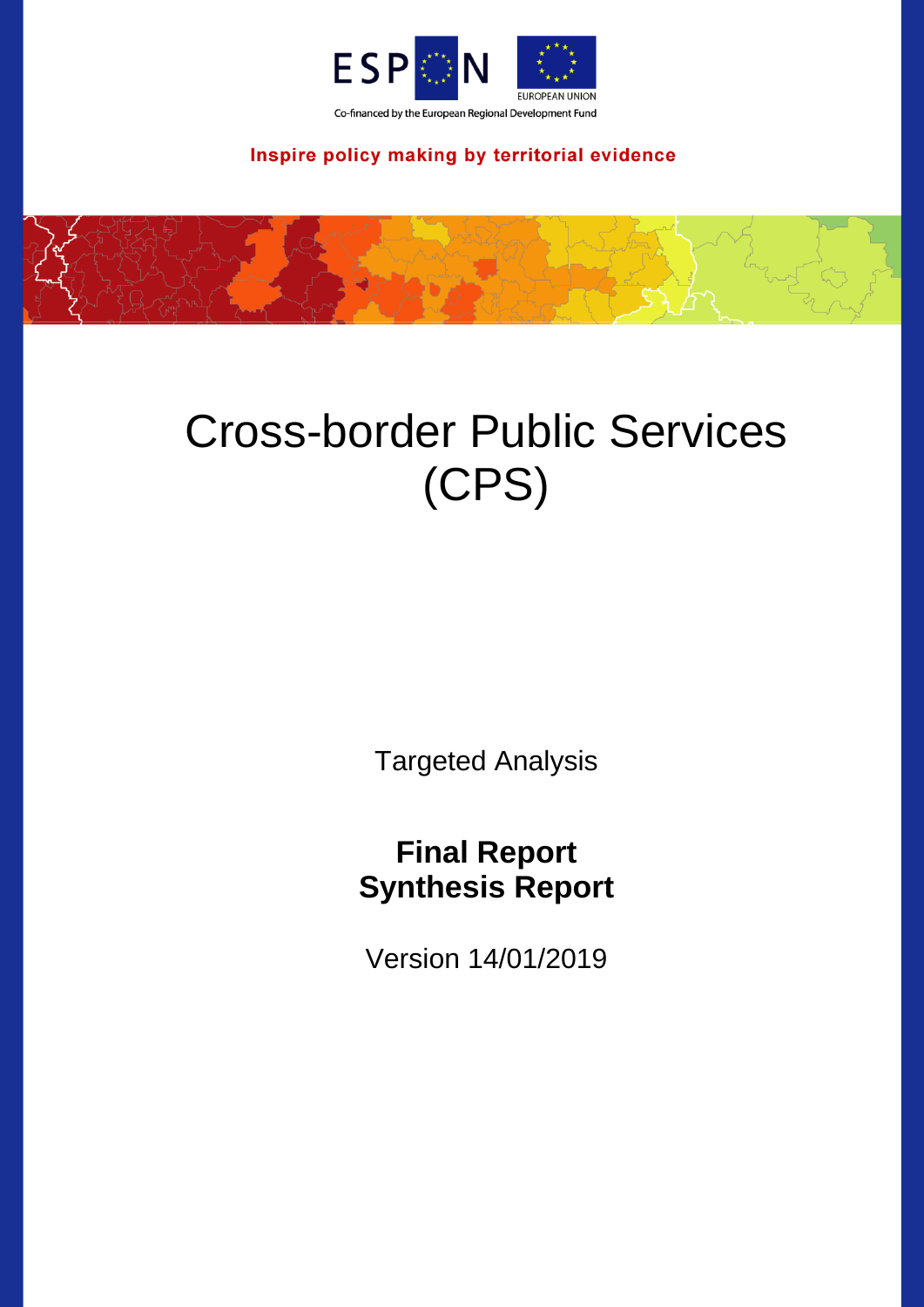This targeted analysis is conducted within the framework of the ESPON 2020 Cooperation Programme, partly financed by the European Regional Development Fund.

The ESPON EGTC is the Single Beneficiary of the ESPON 2020 Cooperation Programme. The Single Operation within the programme is implemented by the ESPON EGTC and co-financed by the European Regional Development Fund, the EU Member States and the Partner States, Iceland, Liechtenstein, Norway and Switzerland.

This delivery does not necessarily reflect the opinions of members of the ESPON 2020 Monitoring Committee.

#### **Authors**

Zillmer, Sabine (Spatial Foresight) Haarich, Silke (Spatial Foresight) Holstein, Frank (Spatial Foresight) Lüer, Christian (Spatial Foresight) Stumm, Thomas (EureConsult) Schürmann, Carsten (TCP International) Marques da Costa, Eduarda (IGOT) Da Costa, Nuno (IGOT) Očkerl, Petra, (IPoP) Peterlin, Marko (IPoP) Berlina, Anna (Nordregio) Turunen, Eeva (Nordregio) Teräs, Jukka (Nordregio)

#### **Advisory Group**

ESPON EGTC Nicolas Rossignol

#### **Technical Support**

Hans, Sebastian (Spatial Foresight)

#### **Acknowledgements**

Authors of this report would like to thank the stakeholders of this target analysis, including representatives of Region Sønderjylland – Schleswig, EuRegio Salzburg Berchtesgadener Land Traunstein, Euregio Bayerischer Wald – Böhmerwald -Unterer Unn, Galicia North Portugal EGTC, Bothnian Arc, Development Centre Mursk Sobota, Regional Council of South Karelia, Euroregion Elbe-Labe, Euregio Scheldemond, Coordination Commission for Regional Development for Alentejo, the association of European Border Regions (AEBR) and observer organisations CoR, MOT and DG Regio as well as the respondents to the online survey.

Information on ESPON and its projects can be found on [www.espon.eu.](https://www.espon.eu/)

The web site provides the possibility to download and examine the most recent documents produced by finalised and ongoing ESPON projects.

This delivery exists only in an electronic version.

#### © ESPON, 2018

Printing, reproduction or quotation is authorised provided the source is acknowledged and a copy is forwarded to the ESPON EGTC in Luxembourg.

Contact: [info@espon.eu](mailto:info@espon.eu)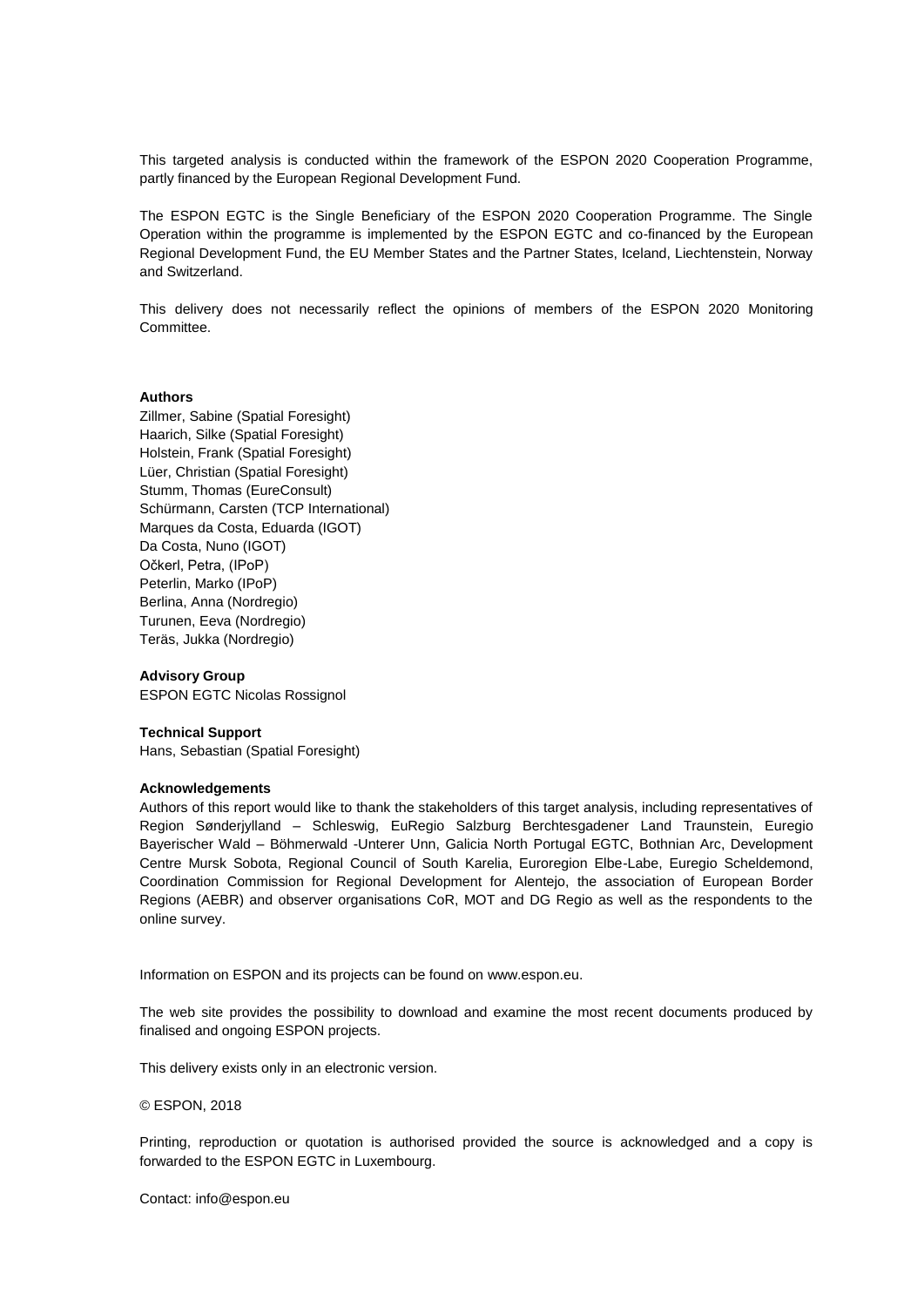## Cross-border Public Services (CPS)

Final Report Synthesis Report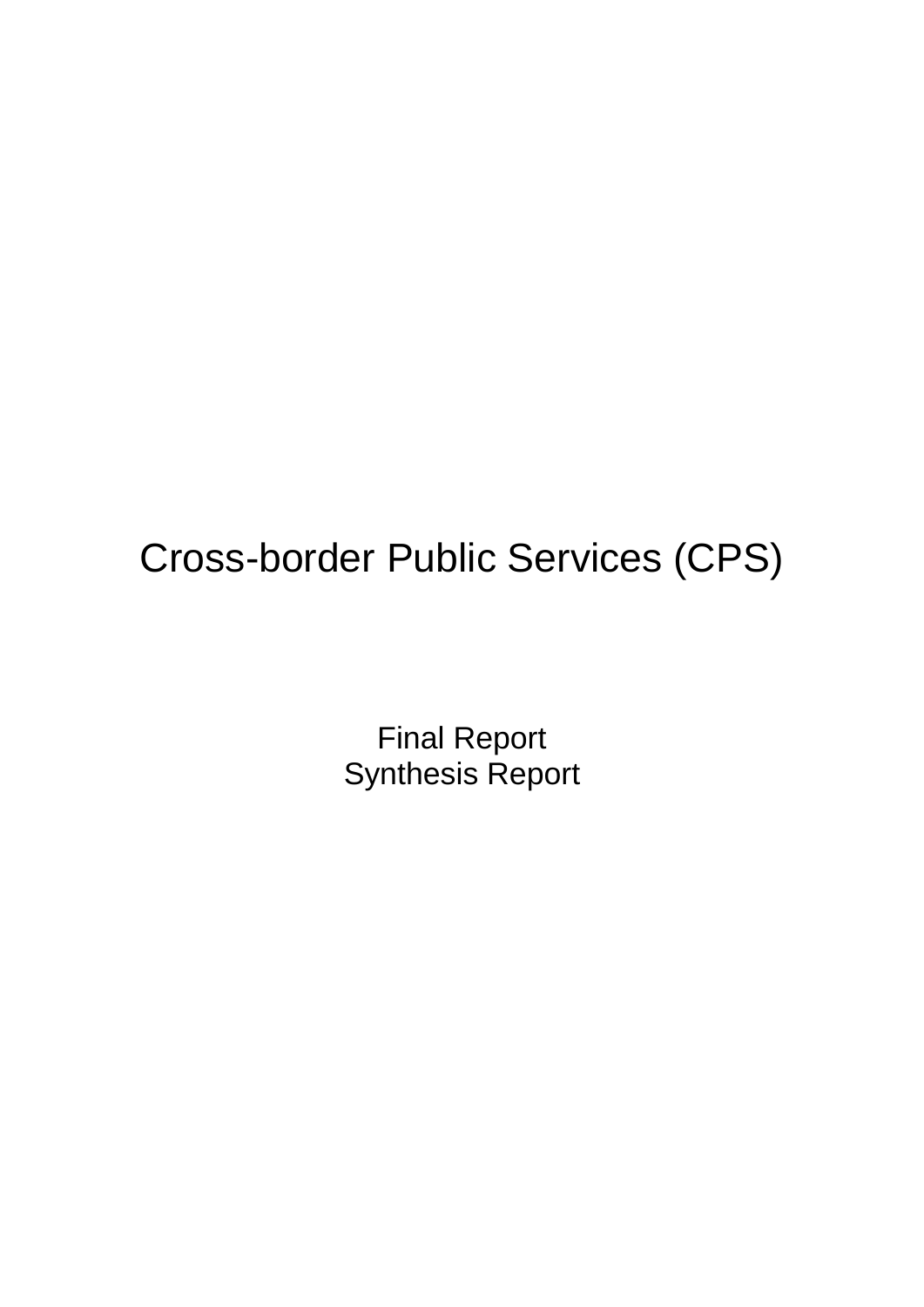## **Table of contents**

| Policy Pointers for cross-border institutions, border regions and CPS providers  6 |  |
|------------------------------------------------------------------------------------|--|
|                                                                                    |  |
|                                                                                    |  |
|                                                                                    |  |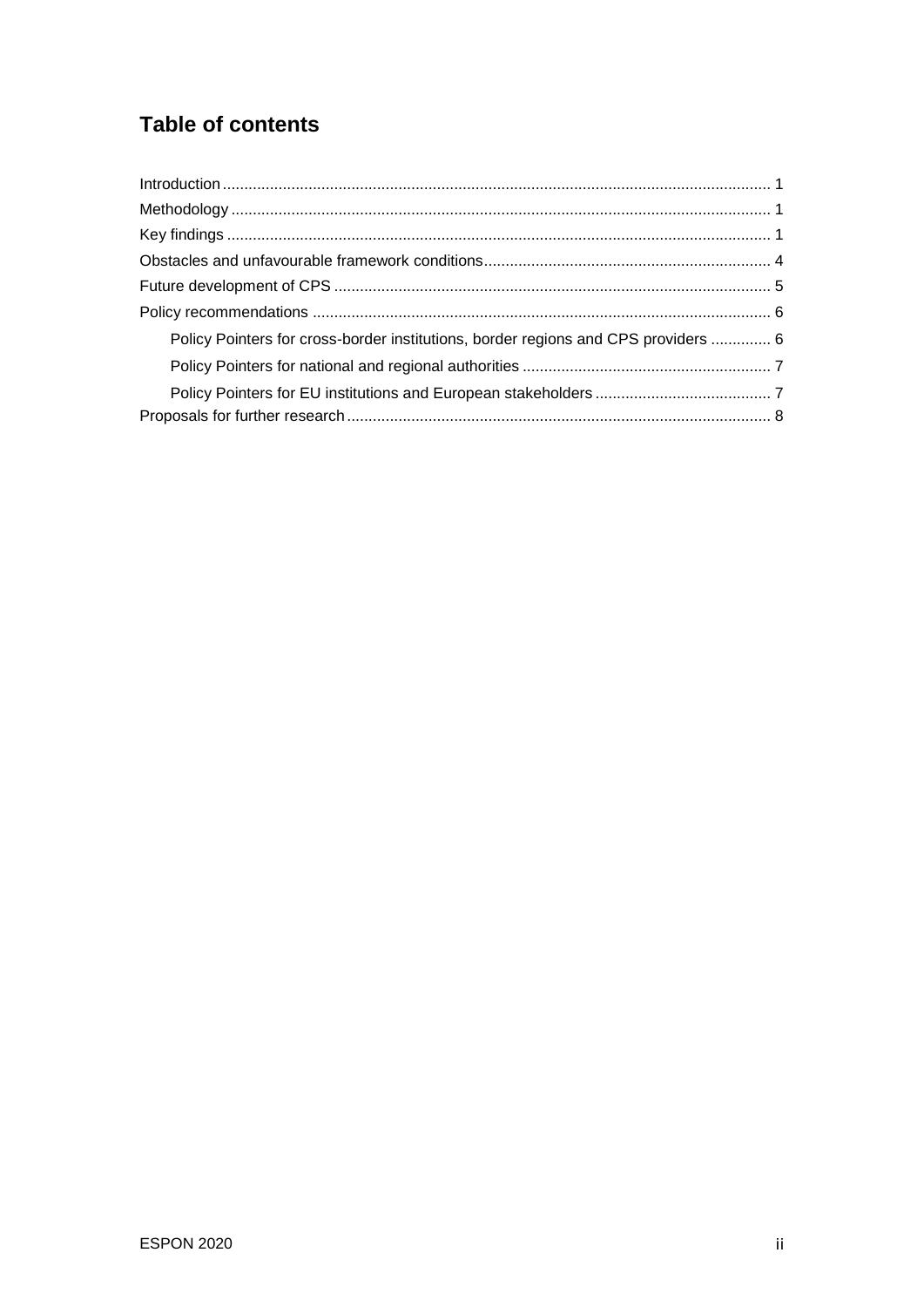## **Abbreviations**

| <b>AEBR</b>  | Association of European Border Regions                |
|--------------|-------------------------------------------------------|
| <b>CESCI</b> | Central European Service for Cross-Border Initiatives |
| CoR          | European Committee of the Regions                     |
| <b>CPS</b>   | Cross-border public services                          |
| EC           | <b>European Commission</b>                            |
| EEA          | European Environmental Agency                         |
| <b>EGTC</b>  | European grouping of territorial cooperation          |
| <b>ESPON</b> | <b>European Territorial Observatory Network</b>       |
| EU           | European Union                                        |
| <b>MOT</b>   | Mission Opérationnelle Transfrontalière               |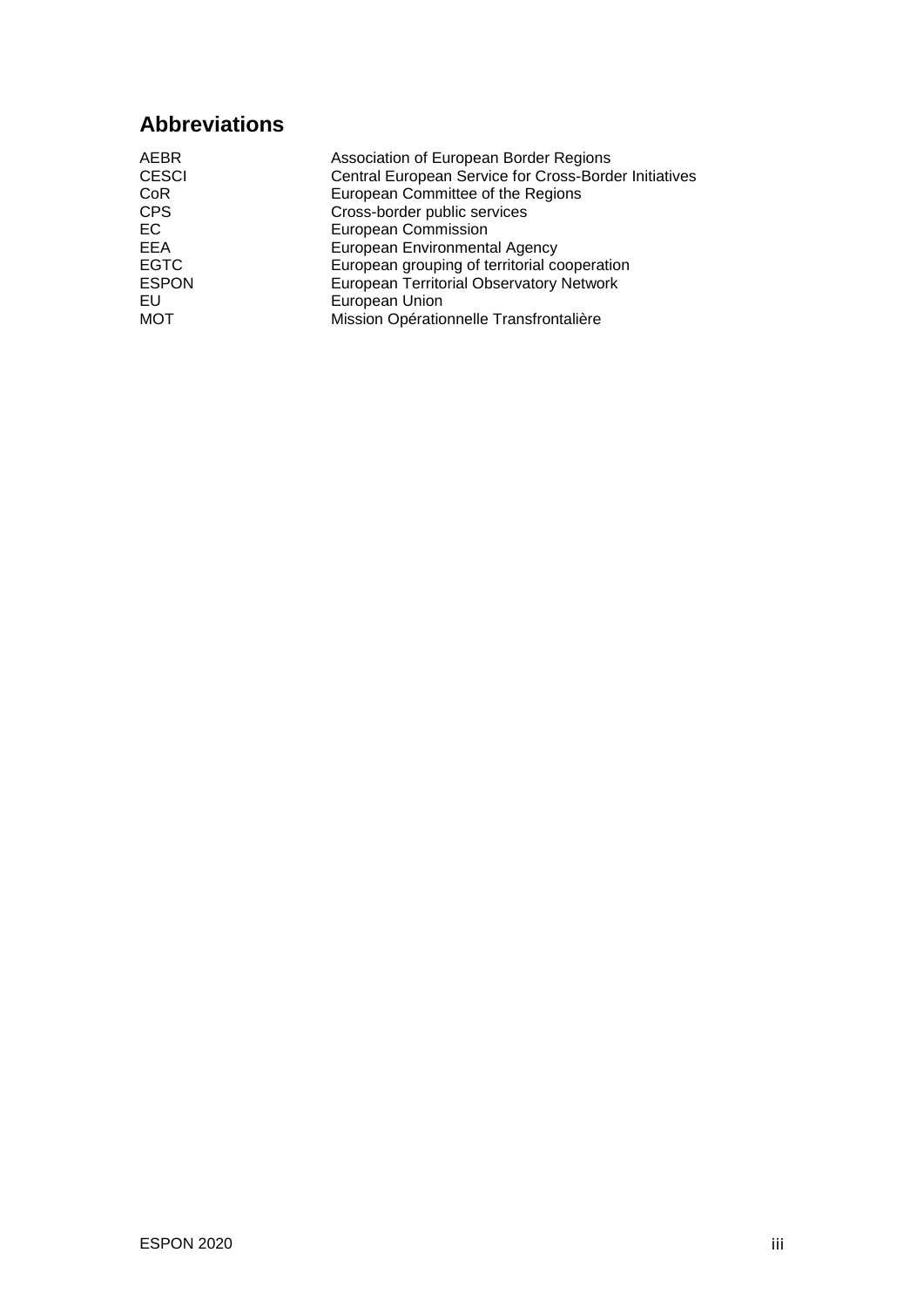### <span id="page-5-0"></span>**Introduction**

The ESPON Targeted Analysis "Cross-border Public Services" is implemented under the Specific Objective 2 of the ESPON 2020 Cooperation Programme. The key objective of the project is to support a better delivery of cross-border public services (CPS) and to improve awareness about the added value of CPS. A special focus is on the interests of the project's stakeholders:

- Where are CPS provided along EU borders?
- What services are provided in the case study areas and what is missing in relation to the stakeholders' objectives and needs?
- What are blocking factors hampering the development of CPS in the case study areas?
- What are the development potentials and future needs for CPS in the case study areas? And what are possible access points to exploit these potentials?
- What main policy recommendations can be derived for improving CPS provision?

## <span id="page-5-1"></span>**Methodology**

Different data sources were used to compile an inventory of CPS examples, including literature, document and online reviews, stakeholders and practitioners from the case studies, interviews to experts, and a comprehensive online survey. The compiled inventory in form of a database is the first of its kind and includes a total of 579 CPS in Europe, of which for 92 CPS detailed survey answers are available allowing for insights into CPS development and governance processes. In addition, **ten case studies** have been conducted in cross-border regions in different parts of Europe, including varying territorial, regional and administrative frameworks and different border regimes. Altogether 172 CPS have been identified in these ten case study areas. Moreover, **good practice examples** have been identified in the framework of the analysis. Good practices can be a valuable contribution for awareness raising and knowledge transfer.

## <span id="page-5-2"></span>**Key findings**

The highest share of CPS provision in Europe has been identified along the borders **between the six founding EU Member States (i.e. the Benelux countries, France and Germany) and Nordic countries**. A high density of CPS provision can also be observed along the German-Czech and (partially) German-Austrian borders, and along the German-Danish border. The relatively high share of CPS along the southern part of the Finnish-Russian border can be explained by more flexible interpretation of the working criteria in one of the case study regions. Other borders show only very few CPS (for instance, Slovak borders or the border between Portugal and Spain). For some borders no or only one or two CPS have been identified (for example, Latvia-Lithuania, Hungary-Romania, Bulgaria-Romania and Bulgaria-Greece). It appears that CPS are mainly present along borders that either

(i) have a long tradition of cross-border cooperation in areas with high population densities (Western Europe), i.e. high demand for services of any kind, or in contrary in areas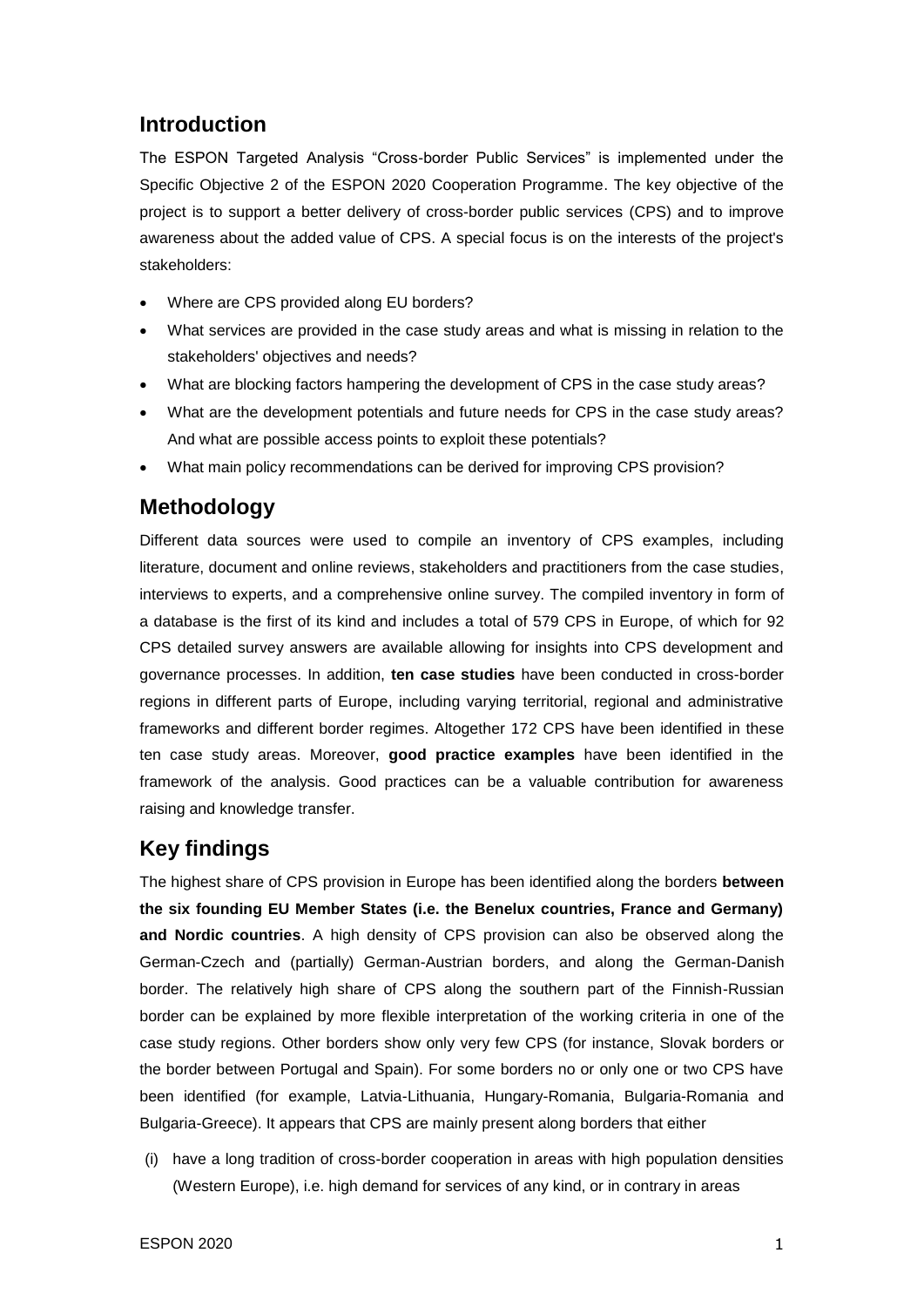(ii) with extremely low population densities and long distances between towns and villages, i.e. in areas with difficulties and high pressures for maintaining public services (Scandinavia).

64% of all identified CPS are located along borders between old EU Member States, almost 11% of all CPS along borders between old and new EU Member States, nearly 8% between new EU Member States and 17% between EU and non-EU countries.

Most identified CPS are implemented **between partners from two neighbouring countries, and only rarely involve partners from three or more countries.** Most of the identified CPS covering three or more countries are found in the Nordic countries where multilateral governmental agreements exists.

**Most CPS deal with environment protection, civil protection and disaster management and transport.** Almost 60% of all identified CPS fall under these three policy fields. 21% of all identified CPS are dealing with environment protection including sewage water treatment, due to the substantial presence of borders crossing natural areas and the existence of many border rivers. Almost the same number of CPS concern civil protection and disaster management and a little bit lower share could be found in the field of transport. The next most important policy fields are healthcare, education and spatial planning, each of which roughly accounts for 10%. Labour market and employment CPS have a rather low relevance, so have CPS on citizenship, justice and public security, while CPS on communication/ broadband/information society seem to be the least relevant and account for less than 1%. It can be concluded that the themes addressed in the various CPS either reflect

- (i) regional topographic and natural assets and specificities (e.g. environmental CPS, CPS in civil protection and disaster management);
- (ii) high demand for services (e.g. transport CPS, CPS in spatial planning, tourism and culture, as well as education and training); or
- (iii) urgent political issues (e.g. healthcare and social inclusion, labour market and employment, citizenship, justice and public security)

or a combination of the three factors.

**Target groups are very diverse and vary from CPS to CPS.** About one third of CPS have a broad or unspecific defined target group. These address either public authorities (about 20%) or the general public (about 13%). Depending on the policy field targeted public authorities include, for example, planning authorities, schools or hospitals, fire brigades or rescue units or police and custom authorities. The largest specific target group are tourists (about 13.5%), which is not surprising since they are often one of the groups targeted by two of the most frequent CPS policy fields, namely environment protection and transport. CPS targeted at pupils, students, apprentices, job seekers and cross-border workers have a share around 12% each, followed by almost 7% of services addressing needs of economic actors and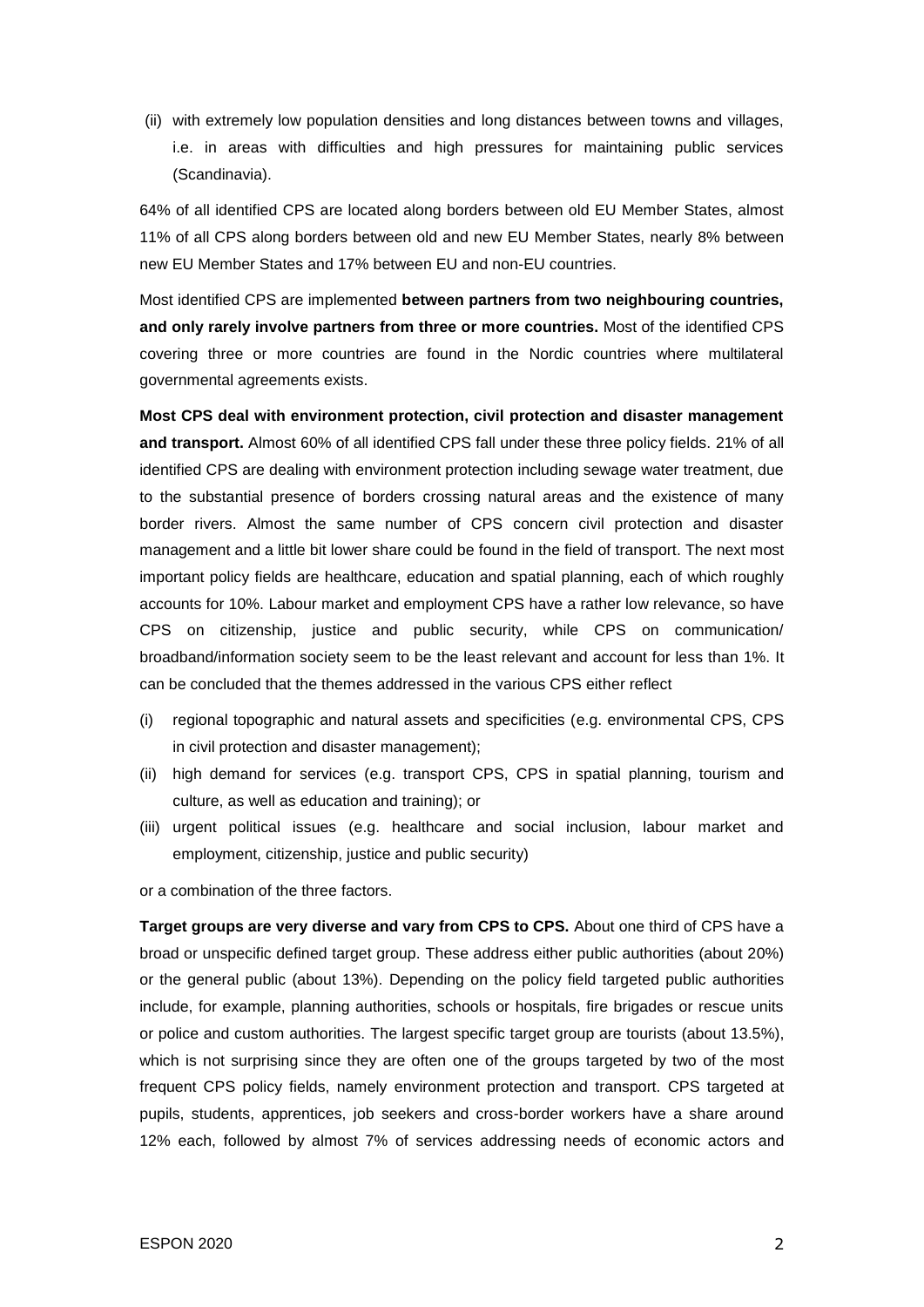enterprises. More than 5% of all CPS are targeted at people requiring medical or permanent care, which can be exclusively attributed to healthcare CPS.

The grounds on which the services were introduced differ largely, but some **needs and motivations** appear frequently. Differentiating the reasons provided by the motivations of CPS provision in the survey reveals that nearly half of the CPS primarily aim at **qualityimprovements**; respectively a quarter of survey answers could be attributed mainly to **improving effectiveness** and **improving the efficiency of service provision**.

Beyond the main benefits, CPS have often **other positive effects** and impact more widely in the cross-border area. The following presents some of the more frequently mentioned benefits of CPS covered by the survey:

- CPS contribute to *reducing negative border effects*, for example by enhanced cultural integration, increased understanding of the neighbours or a common understanding on shared issues or needs.
- CPS contribute to *better connections*, not only between people but also by increasing the accessibility to services, provision of missing resources, or by offering a one-stop-shop and thus a simplification in dealing with a variety of border challenges. By increasing the accessibility and the scope of service, the quality of the services can be improved as knowledge and resources from both sides of the border can be better exploited. Thereby different principal motivations can be combined.
- CPS may contribute to *raising awareness of cross-border possibilities* in terms of work, health care, recreation, education etc. This promotion may have a positive effect on the image of the cross-border region and can support regional economic development.

Important for CPS development is a specified need for which a common understanding has been developed by the stakeholders involved. For example, certain CPS in the field of environmental protection or disaster management (e.g. floods) can be **attributed to very specific geographical characteristics of the border area**. Other CPS are more driven by regional socio-economic characteristics or regional development including, e.g. demographic change or economic and labour market imbalances. Depending on the individual challenges border regions are facing, they identify different needs to address for instance reducing numbers of pupils in view of demographic change, offer cross-border public transport to balance labour market imbalances or develop new services for an ageing population.

The good practice examples illustrate a wide **variety of available alternatives for managing, financing and delivering CPS**. Actual service design in terms of the services provided depends on (a) the actual need and (b) on feasibility at a certain moment in a specific cross-border region. The examples of several policy themes show that it is possible to start with single services that may be of small-scale if an all comprehensive CPS is either not necessary or may take too long to indicate potential benefits. Many good practice examples result from previous cooperation that over time has become more comprehensive and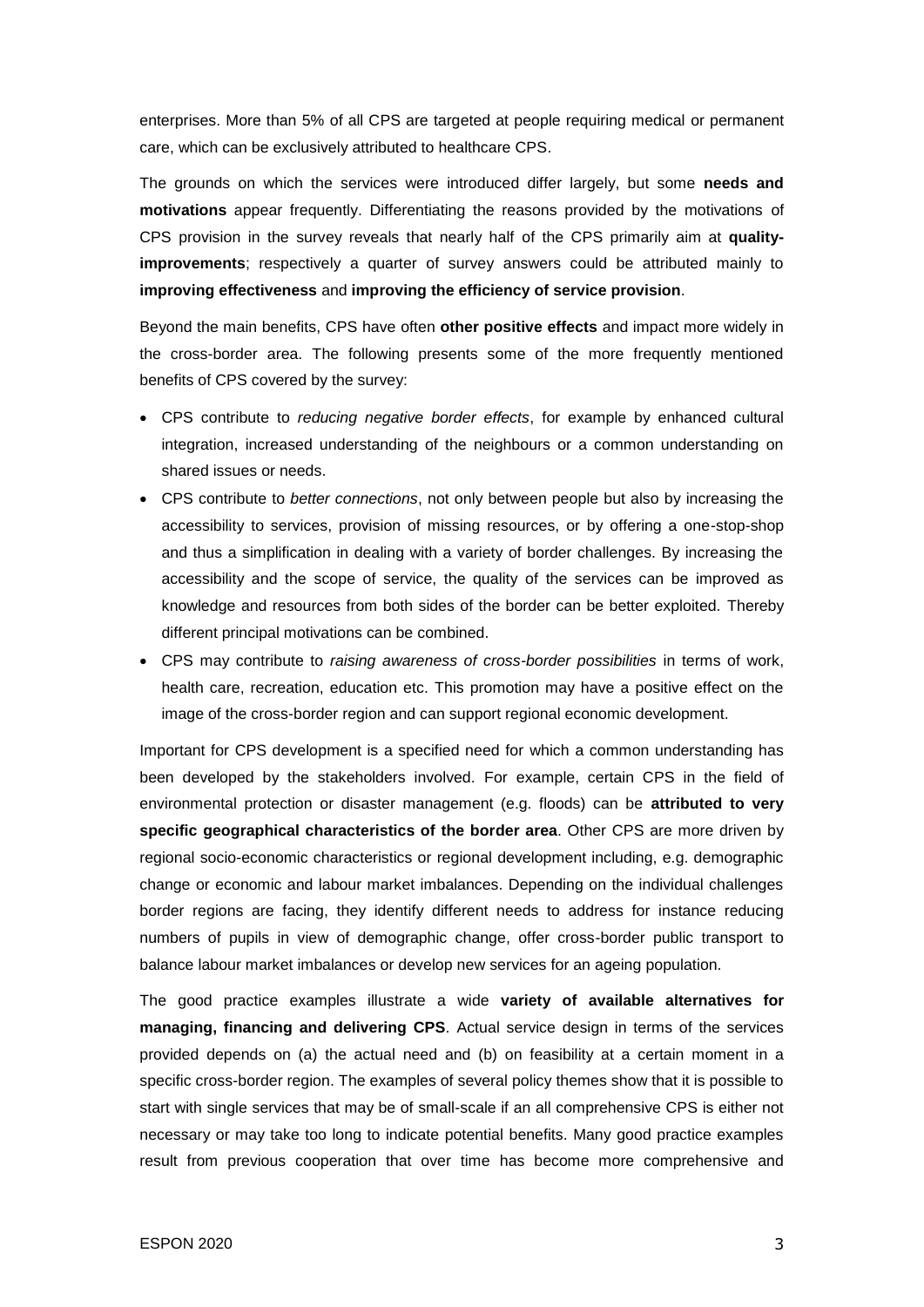complex. Interreg **funding** often plays an important role in supporting CPS development. Even operating CPS make use of Interreg funding rather frequently to either develop additional service features or upgrade the existing CPS or to acquire additional resources (e.g. new infrastructure). Other typical funding sources for everyday business of CPS are public resources assigned typically to a comparative domestic service and/or income from tariffs and fees by CPS users. Many CPS have been developed making use of existing infrastructure, which in some cases required to add new infrastructure elements, e.g. tube connections.

Taking the importance of territorial characteristics into account, **CPS delivery demands continuous monitoring and adaptations.** CPS establishment takes time and needs regular monitoring whether the needs are still adequately addressed and the supportive administrative and governance frameworks are still applicable. This requires continuous communication and open exchange of information among all stakeholders including CPS providers.

#### <span id="page-8-0"></span>**Obstacles and unfavourable framework conditions**

**Unfavourable legal and administrative framework conditions are the main obstacles** during the establishment of a CPS. Survey responses and case studies confirmed that legal and administrative hurdles, such as asymmetric or unclear competences of policy actors and incompatible domestic legislation are the most relevant hurdles. In many cases more than one obstacle has been mentioned. Other obstacles are language barriers (cultural divides), one-sided scarce budgetary resources (economic discontinuity), and mental barriers (sociocultural divides). These obstacles are the main impediment to develop further CPS, even if a need is perceived. Finally, the lack of a common strategy, or the political will or interest to engage in cross-border activities have been named as additional challenges. Comparing the obstacles within different policy areas no significant differences can be observed.

To overcome these obstacles, **multiple modifications of cross-border legal frameworks are necessary**. Most frequently mentioned is the conclusion of a specific local or regional cooperation agreement between the competent entities organising the public service, followed by the elaboration of a new convention between local and regional authorities. The differences between policy areas are minor.

Independently from the delivery mode, CPS often require **a new cross-border structure or body**. Structures without a new legal personality seem to dominate CPS delivery and often already existing structures are used and adapted, no matter whether existing services on both sides of the border are better coordinated, a domestic service is extended or a completely new CPS is developed.

Summing up, the often **time intensive set-up of CPS can be attributed to a combination of different needs for change that may occur individually or together** referring to legal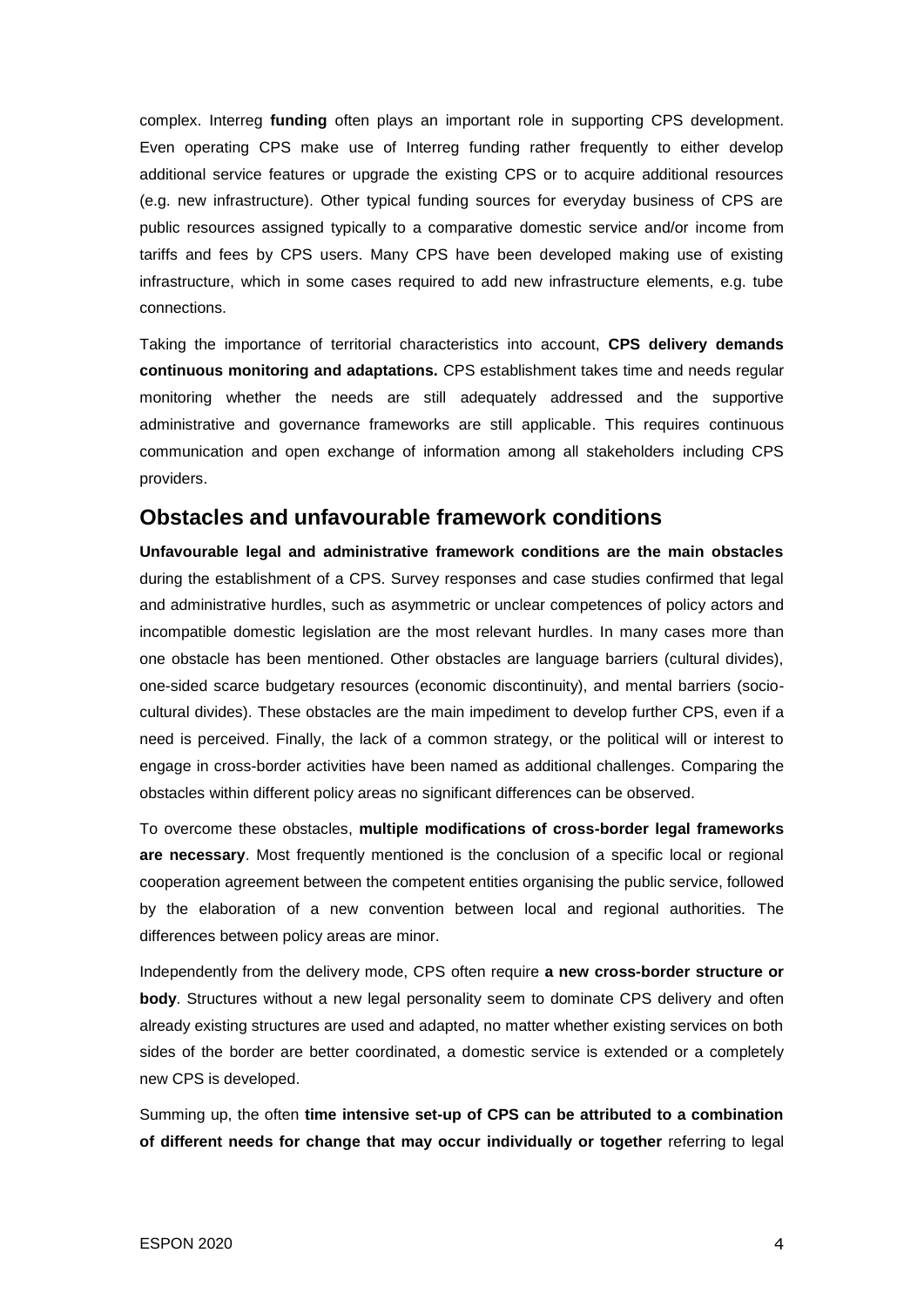frameworks at higher levels or the level of the CPS provision, governance adaptations for developing and implementing the CPS and a change of domestic rules and processes.

### <span id="page-9-0"></span>**Future development of CPS**

Survey and case studies shed light on the interest in further developing existing CPS or on setting up new CPS. About 40% of the survey respondents indicated that no plans are currently made to develop future CPS for any of the policy fields.

**The analysis of survey responses indicates a shift in the thematic foci of future CPS** as compared to the CPS developed until now. Further CPS in the field of transport are planned at various borders where little or no transport CPS have been identified so far. This includes for instance various parts of the Spanish-Portuguese border, the Austrian-Italian border and the Latvian-Estonian border. But also borders with existing transport CPS seem to intend to further integrate cross-border transport by offering more links that can possibly close gaps or developing generally more integrated public transport systems (e.g. for common ticketing). Plans for future CPS in the field of civil protection and disaster management were mostly mentioned for a few borders without or with very local and limited CPS currently identified in this field.

**CPS may emerge most likely in the near future in the fields of spatial planning, economic development, tourism and culture.** In the field of environmental protection most future CPS may be expected in the intervention fields that already now dominate environment related CPS in Europe. This includes CPS in support of joint nature management, regarding e.g. water bodies, nature parks etc. Positive experience made in various regions across Europe seems to initiate further joint approaches, either in other cross-border areas or aiming to further integrate already existing joint management efforts to more aspects of environmental protection. Similarly, cross-border waste and waste water treatment and fresh water provision can be expected to be dealt with in a cross-border way even more in the future.

**Potential future CPS development** in the ten case study areas focuses on three themes, namely transport, environment and health care related CPS, despite the very different geographical, economic, political, administrative and socio-cultural characteristics of the ten case study regions. Many border areas have indeed needs for cross-border public service provision in several policy fields at the same time. The different needs only become visible when specifying a CPS within the themes and fields. Motivation of CPS development in the case study areas differs widely and cannot be linked to certain specific spatial structures but depends much more on the specific CPS and existing cooperation. However, some patterns are visible:

• Most transport and labour market CPS are motivated by quality objectives and in particular aim to facilitate cross-border flows.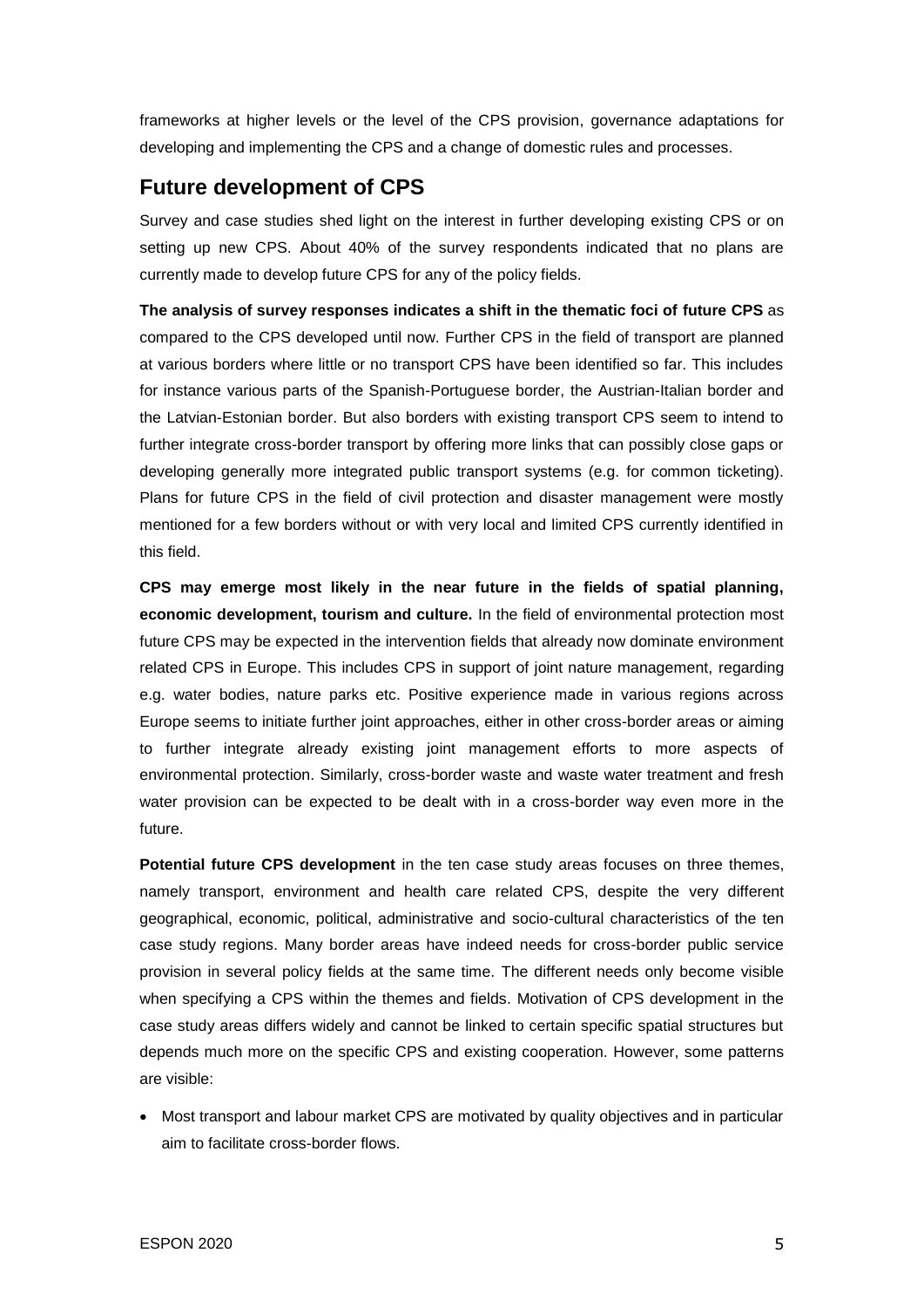- For several CPS motivations are multiple. Sometimes they combine different quality related motivations or effectiveness improving motivations.
- In other cases quality and efficiency or effectiveness and efficiency considerations together build the overall motivation. For example, a CPS to open hospital access to citizens from the neighbouring MS, aims to fill a service gap on one side of the border (quality) by extending the territorial scope of an existing service on the other side of the border (efficiency).

These findings indicate that potentials for CPS development derive from different needs and motivations. The actual potential for implementing a certain CPS, nevertheless, depends on the challenges that need to be overcome. As for existing CPS, most obstacles and challenges perceived for future CPS are linked to different legal and administrative systems in the involved countries.

#### <span id="page-10-0"></span>**Policy recommendations**

In view of the study's findings, policy relevant conclusions do not only derive for EU crossborder regions in general and the case study areas in particular but for other governance levels, addressing different players at EU and at national and regional levels. The following distinguishes these levels and addresses lessons learned, issues of transferability and potential actions of different players in support of CPS development.

#### <span id="page-10-1"></span>**Policy Pointers for cross-border institutions, border regions and CPS providers**

- Ensure sufficient commitment and capacity for CPS endeavours: CPS require commitment to drive the process. Stakeholders should reflect critically whether they have sufficient commitment and capacity in-house available to drive such a process. Hiring an external advisor may be an alternative. Resources may not draw on Interreg only.
- But use Interreg deliberately for CPS: Cross-border Interreg programmes aim to initiate cross-border actions. Stakeholders who think about establishing a new CPS might use Interreg funding for carrying out preparatory steps or initiating a pilot service.
- Be pro-active and patient! Not everything needs to be solved at once: In the best case CPS development starts with a voluntary action to address a joint need.
	- $\circ$  CPS development needs a starting point, most often from bottom-up. A step-wise approach, starting with "low hanging fruits" helps to develop mutual trust.
	- o For first pilot actions or small-scale CPS minimise formalisation, only ensure that sufficient resources are available and a common understanding exists.
	- $\circ$  Consider obstacles as potentials for future CPS and as an opportunity to intensify cooperation.
- Cross-border organisations are important drivers and can assume different roles: They should adjust their activities to existing cooperation in their area, fields of expertise etc.
- Communicate cross-border needs to higher levels: Cross-border structures may intensify the communication of cross-border needs and desired action from higher levels.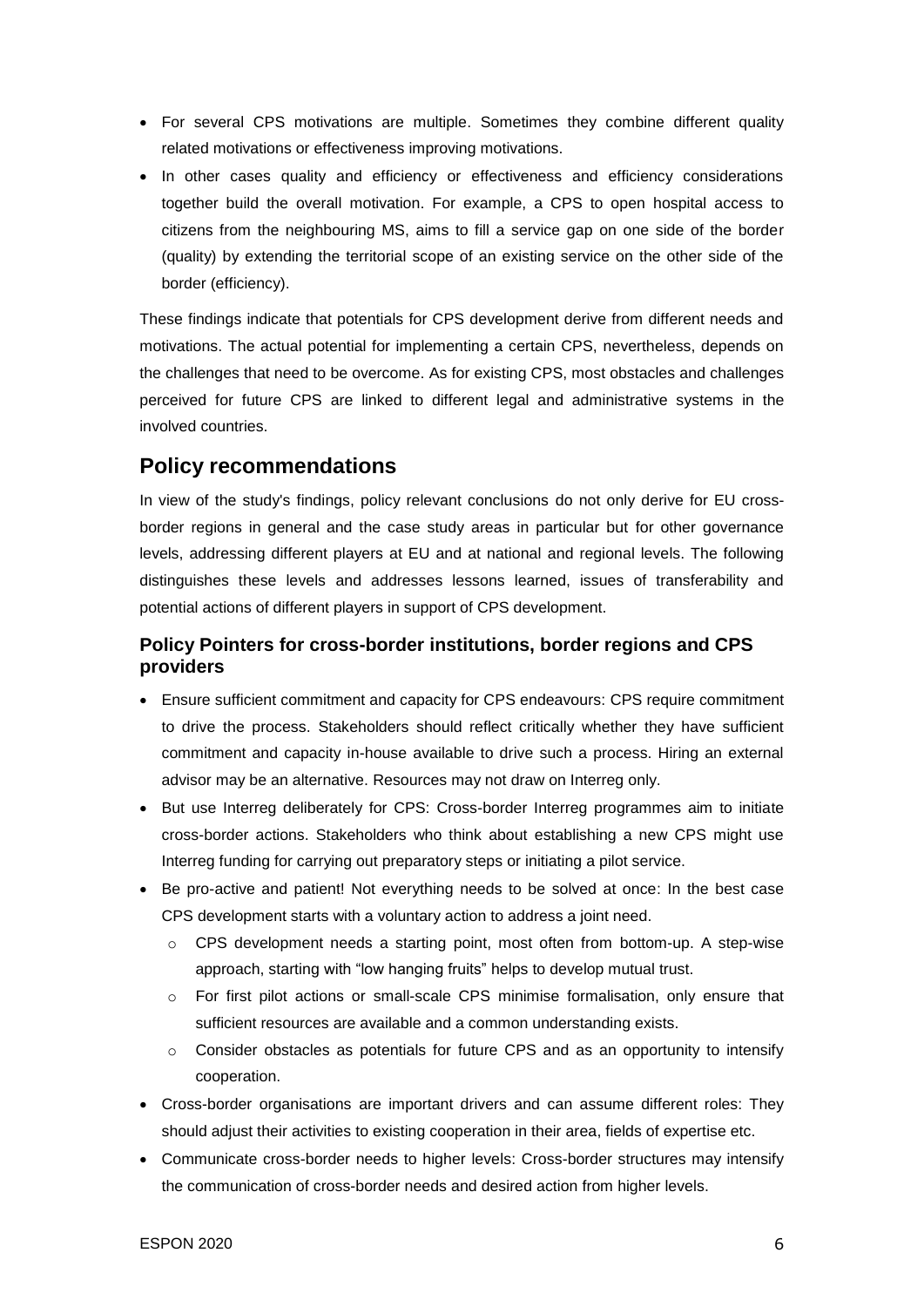• Not every need is addressed best by a CPS: If a need can be solved better domestically, there is no need for a CPS. Domestic public services tend to be more resilient than CPS.

#### <span id="page-11-0"></span>**Policy Pointers for national / federal authorities**

- Do not shy from asymmetry of responsibilities: Many CPS along borders with these asymmetries show that this challenge can be overcome.
- Strengthen awareness about (cross-)border regions' needs: National and federal authorities have various possibilities to pro-actively support border regions by
	- o initiating activities at local level through pilot programmes and projects;
	- o supporting cross-border analysis and planning e.g. by asking for cross-border consultations or providing funding for cross-border spatial plans, scenarios or visions;
	- o creating funding opportunities for CPS in all policy fields concerned;
	- $\circ$  supporting cross-border initiatives through offering advice and knowledge;
	- o contributing to exchange e.g. through conferences, info days, peer-to-peer meetings.
- Listen to (cross-)border regions' concerns and requests.

#### <span id="page-11-1"></span>**Policy Pointers for EU institutions and European stakeholders**

- Analyses have highlighted repeatedly that Interreg cross-border programmes are an important access point for providing EU level support. Working towards a CPS should be seen as an asset to strengthen cross-border cooperation. Among others, EU institutions should pave the way for CPS through ETC and other measures by
	- $\circ$  favouring CPS related actions in regulations for the 2021-2027 programming period, e.g. by mentioning CPS development as expected and eligible activity;
	- o considering CPS as an essential element, e.g. in the priorities, of the programmes rather than using it as a buzz word in programme development;
	- $\circ$  reducing cross-border barriers through an adequate budget for ETC and a favourable regulation addressing these barriers to give ETC programmes the flexibility to better address local and regional challenges that reduce the administrative burdens for beneficiaries and facilitate investment in the diminishing of obstacles;
	- o better integrating vertical and horizontal governance levels for considering indirect and intangible effects of CPS development;
	- $\circ$  collecting information on cross-border interaction for a better and more informed decision-making processes,
	- o supporting and financing specific European-wide studies, analysis and territorial research on CPS, including a continuation of the approach provided by this study;
	- o proposing measures to analyse and overcome any possible obstacles to the effective application of the EGTC instrument as one of the most adequate legal instruments to support CPS.
- Consider thematically focused support: The European wide analysis has indicated some territorial imbalances with quite advanced coverage of CPS in certain policy fields. These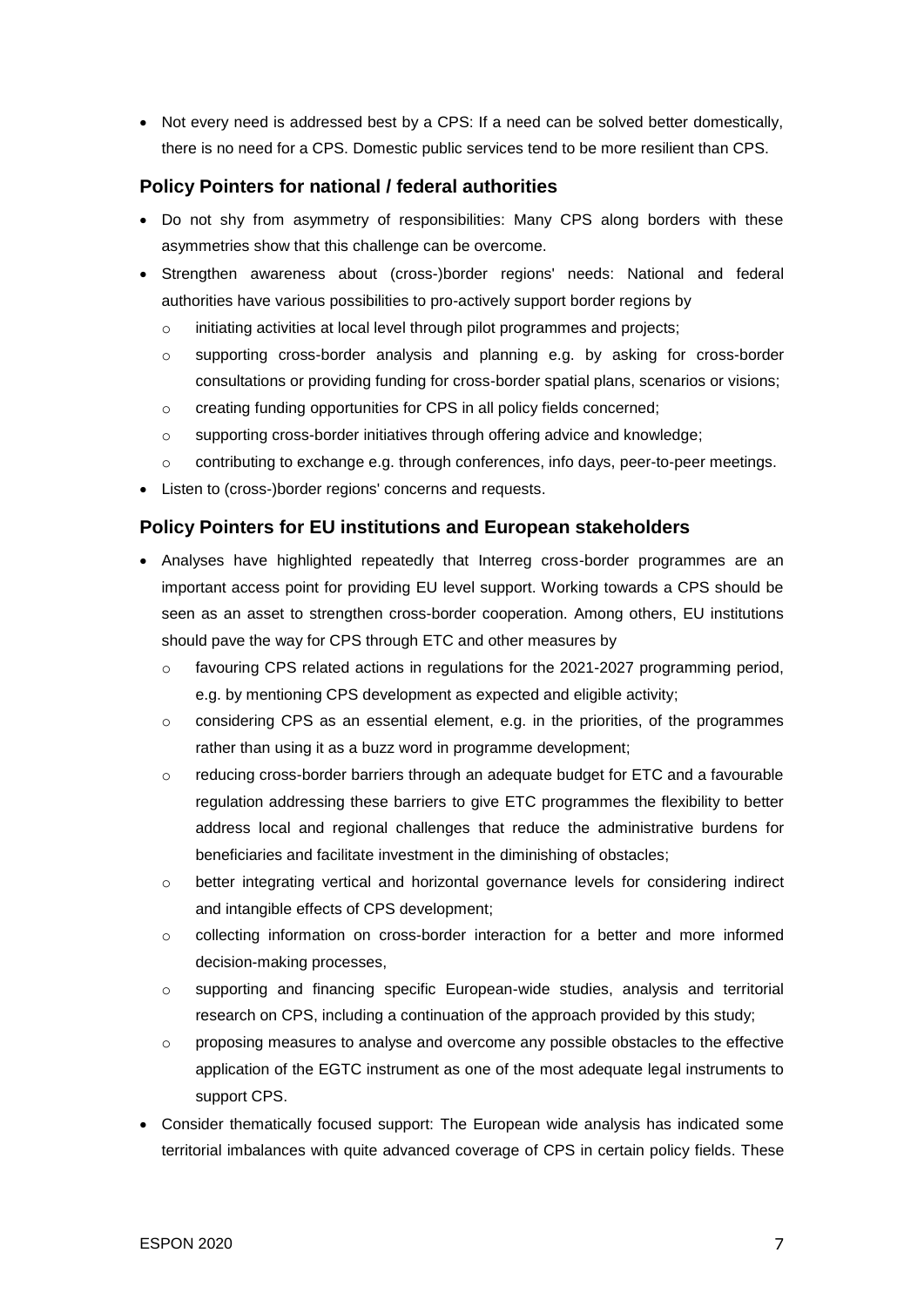may require further policy-specific analysis and policy-specific awareness raising activities in the territories concerned.

- Market CPS achievements: There is already a lot of experience regarding CPS in the EU. European institutions should put more effort in granting access to knowledge on existing CPS and related good practices, in order to coordinate and optimise the results of their work in this area. The newly established EU Commission FUTURIUM platform for boosting EU border regions is a step into the right direction but requires continuous efforts to communicate the benefits of CPS.
- Provide open access to data and experience: Last but not least and linked to better marketing of achievements, make actively use of ESPON CPS study results. The different outputs may be of wider interest to various stakeholders. In the medium-long term, an information platform, such as a CPS Expertise Centre, could help to streamline information and data and to support territorial development and quality of life in European border territories.

#### <span id="page-12-0"></span>**Proposals for further research**

This ESPON study resulted in the first inventory of examples of CPS throughout Europe. This first inventory and understanding of CPS can be further developed in future research:

- **Expanding the database of CPS throughout Europe.** Further research along all European internal and external borders would need to be performed for an even completer picture as developed for the current ESPON study. Furthermore, the current and future databases of CPS would need regular updates.
- **Exploring CPS development and implementation in exclaves and enclaves.** These territories detached from their domestic territory have found specific arrangements for service provision, often covered by agreements at national level. More detailed analysis could provide lessons for general CPS provision.
- **In-depth research on the rationales for CPS development.** Finding on different rationales may subsequently be linked to local and regional territorial developments and trends. This would demand more case study work and interviews.
- **Inventory of existing bilateral agreements** as well as their motivations, facilitating CPS development. Outside the case study areas probably more bilateral agreements exist. A better overview of such bilateral agreements may lead to a better understanding of the possibilities of CPS development across all European borders.
- **Analysing the relationship between voluntary, informal or little formalised cooperation and a formalised CPS.** This aims to precisely identify and describe the point where stakeholders realise that "now we need a formal CPS", instead of "voluntary cooperation". This analysis needs to go in-depth for a limited number of selected cases.
- **Assessment of the possibilities to encourage Interreg projects to develop CPS.** An inventory and assessment of these initiatives would help stakeholders further develop their cooperation after Interreg and to establish a CPS.